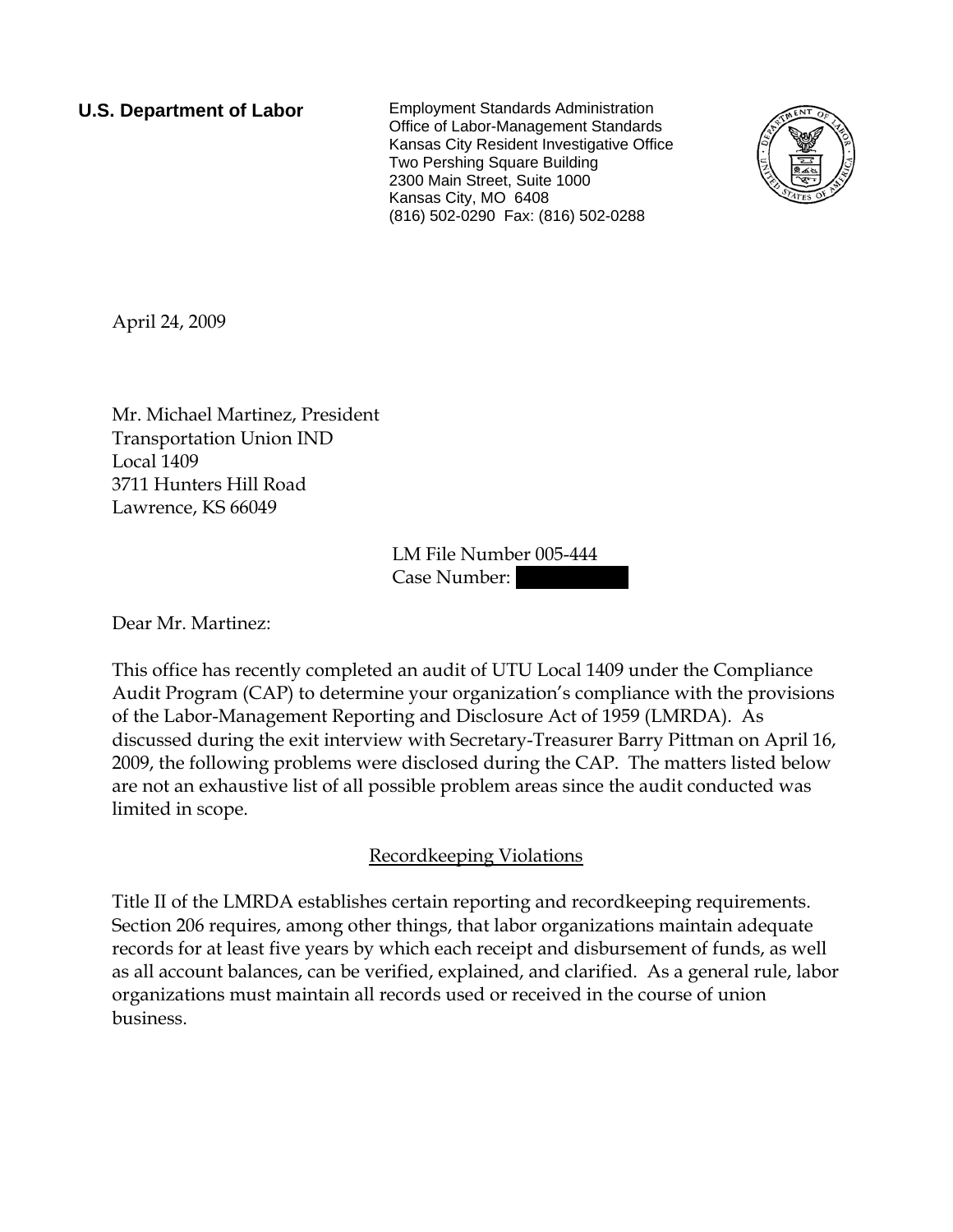Mr. Michael Martinez April 24, 2009 Page 2 of 5

For disbursements, this includes not only original bills, invoices, receipts, vouchers, and applicable resolutions, but also documentation showing the nature of the union business requiring the disbursement, the goods or services received, and the identity of the recipient(s) of the goods or services. In most instances, this documentation requirement can be satisfied with a sufficiently descriptive expense receipt or invoice. If an expense receipt is not sufficiently descriptive, a union officer or employee should write a note on it providing the additional information. For money it receives, the labor organization must keep at least one record showing the date, amount, purpose, and source of that money. The labor organization must also retain bank records for all accounts.

The audit of Local 1409's 2008 records revealed the following recordkeeping violations:

1. General Reimbursed Expenses

Local 1409 did not retain adequate documentation for reimbursed expenses to the vicelocal chairman totaling at least \$1,041.04. The local also failed to maintain back-up documentation and membership approval for two \$500.00 disbursements to |||||||.

As previously noted, labor organizations must retain original receipts, bills, and vouchers for all disbursements. The president and treasurer of your union, who are required to sign your union's LM report, are responsible for properly maintaining union records.

2. Disposition of Property

Local 1409 did not maintain an inventory of Bibles it purchased or gave away. The union must report the value of any union property on hand at the beginning and end of each year in Item 28 of the LM-2. The union must retain an inventory or similar record of property on hand to verify, clarify, and explain the information that must be reported in Item 28.

3. Receipt Dates not Recorded

Entries in Local 1409's cash receipts register reflect the date the union deposited money, but not the date money was received. Union receipts records must show the date of receipt. The date of receipt is required to verify, explain, or clarify amounts required to be reported in Statement B (Receipts and Disbursements) of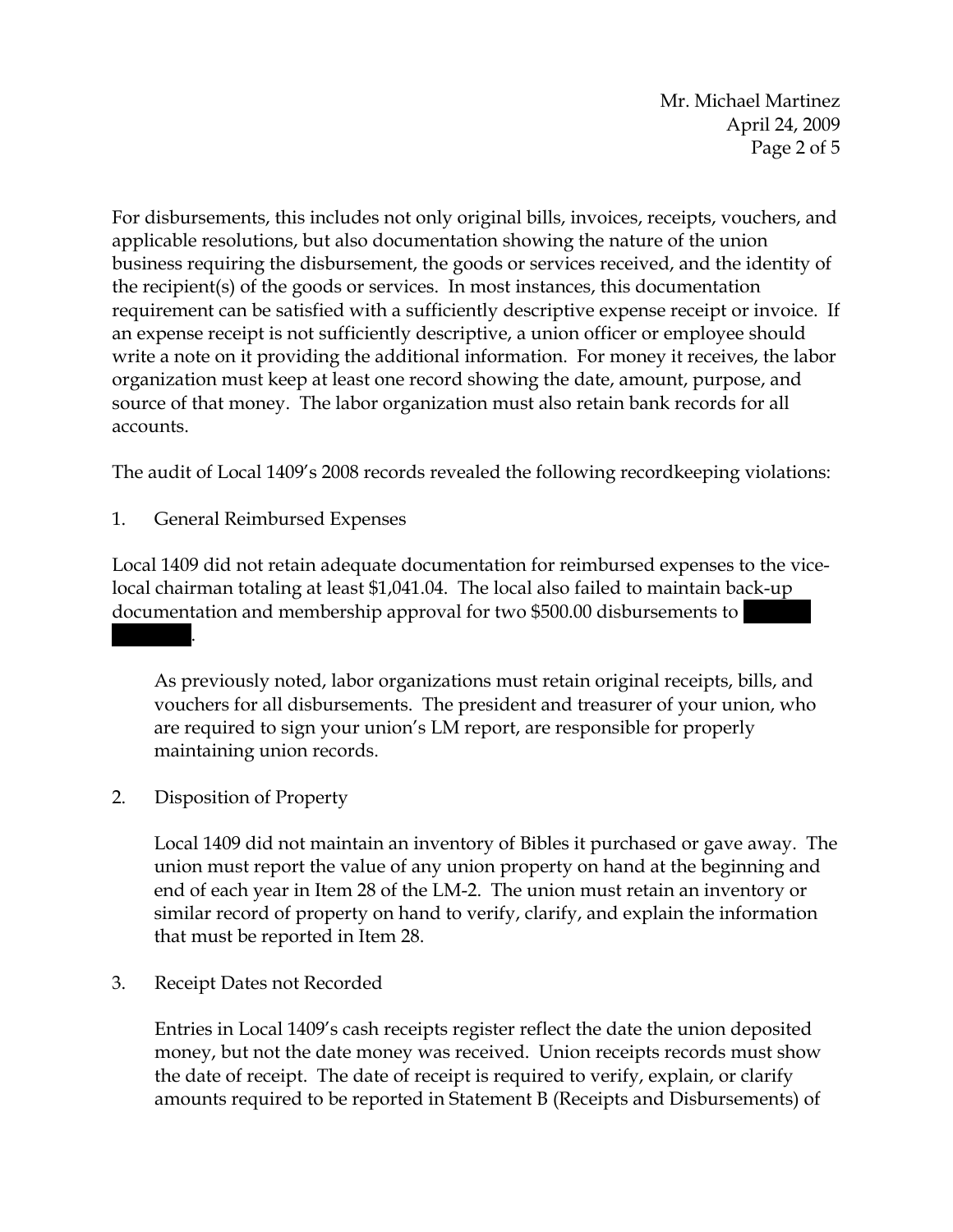Mr. Michael Martinez April 24, 2009 Page 3 of 5

the LM-2. The LM-2 instructions for Statement B state that the labor organization must record receipts when it actually receives money and disbursements when it actually pays out money. Failure to record the date money was received could result in the union reporting some receipts for a different year than when it actually received them.

Based on your assurance that Local 1409 will retain adequate documentation in the future, OLMS will take no further enforcement action at this time regarding the above violations.

# Reporting Violation

The audit disclosed a violation of LMRDA Section 201(b), which requires labor organizations to file annual financial reports accurately disclosing their financial condition and operations. Federal law requires your labor organization to file an annual LM report at the end of each fiscal year. Your local failed to file a report for 2008. This was discussed during the exit interview where I provided the secretarytreasurer with compliance assistance materials regarding officer obligations under the law.

Local 1409 must file a Form LM-2 for fiscal year ending December 31, 2008. I explained to the secretary-treasurer the filing procedures and the availability of filing software on the OLMS website (www.olms.dol.gov). The Form LM-2 must be electronically filed as soon as possible, but not later than May 18, 2009. Before filing, review the report thoroughly to be sure it is complete, accurate and properly signed with electronic signatures.

The local was unaware of LMRDA Section 201(a), which requires that a union submit a copy of its revised constitution and bylaws with its LM report when it makes changes to its constitution or bylaws. Local 1409 amended its constitution and bylaws in 2008, but did not know they were required to file a copy with its LM report for that year. A copy of the revised bylaws was obtained during the course of the audit.

# Other Issues

# 1. Duplicate Receipts

Members of Local 1409 pay insurance premiums directly to the union. The secretary-treasurer records the payments in the union's cash receipts register, but